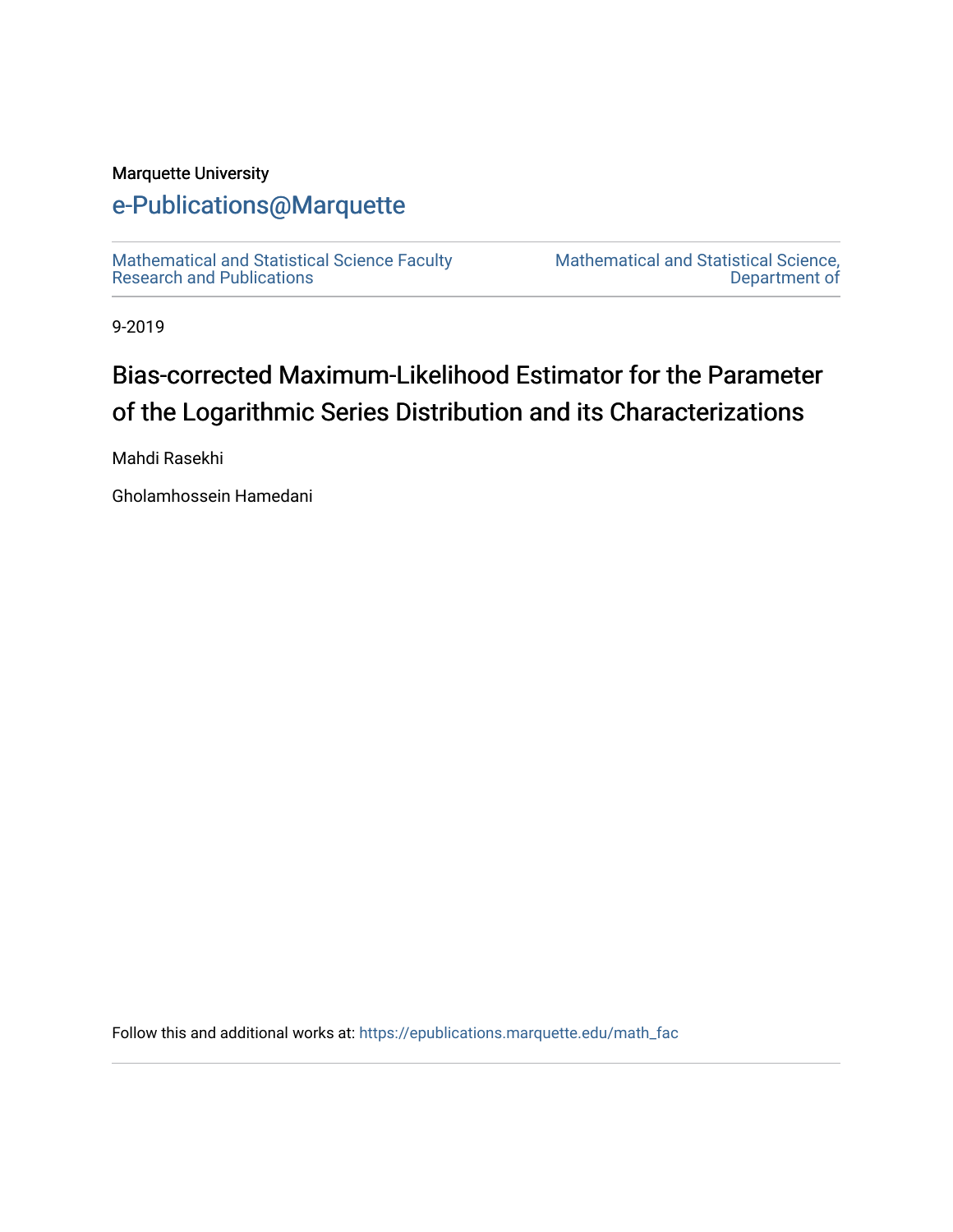*J. Statist. Res. Iran* **16** (2019): 59-72 DOI: 10.52547/jsri.16.1.59

# **Bias-corrected Maximum-Likelihood Estimator for the Parameter of the Logarithmic Series Distribution and its Characterizations**

Mahdi Rasekhi<sup>\*,†</sup> and Gholamhossein G. Hamedani<sup>‡</sup>

<sup>†</sup> Malayer University <sup> $‡$ </sup> Marquette University

Received:  $9/8/2019$  Approved:  $10/7/2020$ 

**Abstract.** In this article, we study parameter estimation of the logarithmic series distribution. A well-known method of estimation is the maximum likelihood estimate (MLE) and this method for this distribution resulted in a biased estimator for the small sample size datasets. The goal here is to reduce the bias and root mean square error of MLE of the unknown parameter. Employing the Cox and Snell method, a closed-form expression for the bias-reduction of the maximum likelihood estimator of the parameter is obtained. Moreover, the parametric Bootstrap bias correction of the maximum likelihood estimator is studied. The performance of the proposed estimators is investigated via Monte Carlo simulation studies. The numerical results show that the analytical bias-corrected estimator performs better than bootstrapped-based estimator and MLE for small sample sizes. Also, certain useful characterizations of this distribution are presented. An example via a real dataset is presented for the illustrative purposes.

**Keywords.** Cox-Snell bias-correction; Bootstrap bias-correction; Logarithmic series distribution; Maximum likelihood estimator; Monte Carlo simulation.

MSC 2010: 62F10, 62F40.

<sup>\*</sup> Corresponding author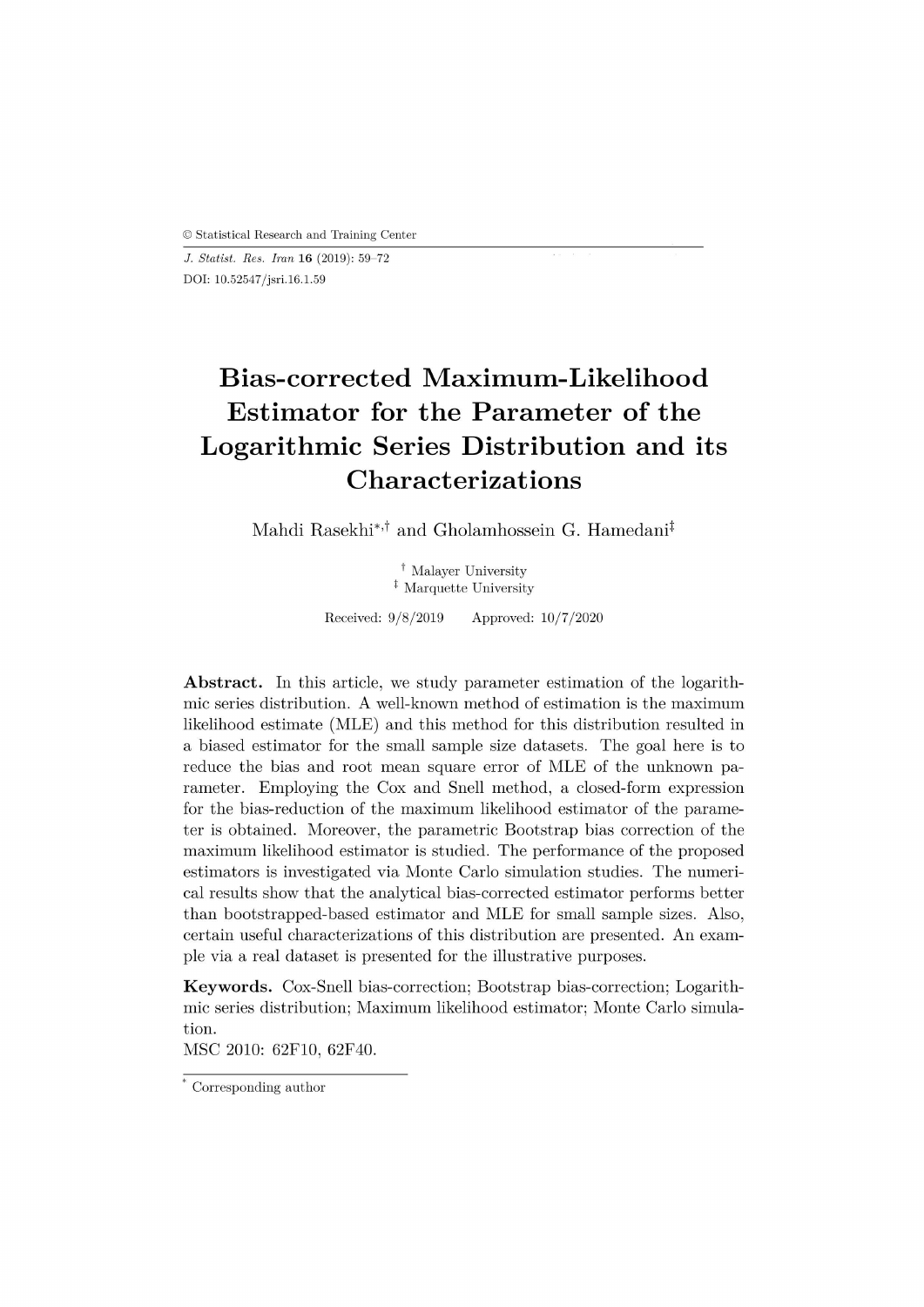#### **1 Introduction**

The logarithmic series (LS) distribution is one of the popular discrete distributions. This distribution is a limiting case of the zero truncated negative binomial distribution. The probability mass function (PMF) of the LS distribution is given by

$$
f(x; p) = \frac{-1}{\log(1-p)} \frac{p^x}{x}, \quad x \in \{1, 2, 3, \ldots\}.
$$
 (1)

The LS distribution is used for modeling biological, behavioral and ecological datasets, see Fisher et al. (1943), Gupta and Jain (1976) and Izsak and Juhasz-Nagy (1982). Some of the researchers presented certain estimators of the parameter of the LS distribution. For example: Patil (1962) obtained ML and moment estimations of the parameter of the LS distribution. The minimum variance unbiased (UMVU) estimation of the parameter is calculated by Patil and Bildikar (1966). Bohning (1983) presented two numerical methods for obtaining the ML estimation of the parameter of the LS distribution. Many researchers studied other aspects of this distribution, for example: Gower (1961) presented some asymptotic properties of this distribution, Ramalingam and Jagbir (1984) studied a characterization and discussed the goodness of fit test for this distribution. Wani and Lo (1975) obtained large sample interval estimation. Aghababaei Jazi and Alamatsaz (2010) investigated ordering comparison of LS random variables based on the mixtures.

Among all of the methods of parameter estimation, the maximum-likelihood estimation method is the most frequently used since this method is simple, intuitive and posses good properties such as asymptotically unbiasedness, consistent, and asymptotically normally distributed. But, it is well known that in finite samples this method does not include any desirable sampling properties. blueIn particular, the MLE is often biased on small finite sample size in specially for the LS distribution. Cox and Snell (1968) suggested a method to obtain analytical expressions for the bias, with  $O(n^{-1})$ , of the maximum likelihood estimators. This method can be used for bias-correct of the maximum likelihood estimators with  $O(n^{-2})$ . Another approach is the parametric Bootstrap resampling method suggested by Efron (1979). In this method bias correction is obtained numerically without analytical expression for the bias function. Some researchers used these methods for other distributions for example: Lemonte et al. (2007), Giles (2012), Wang and Wang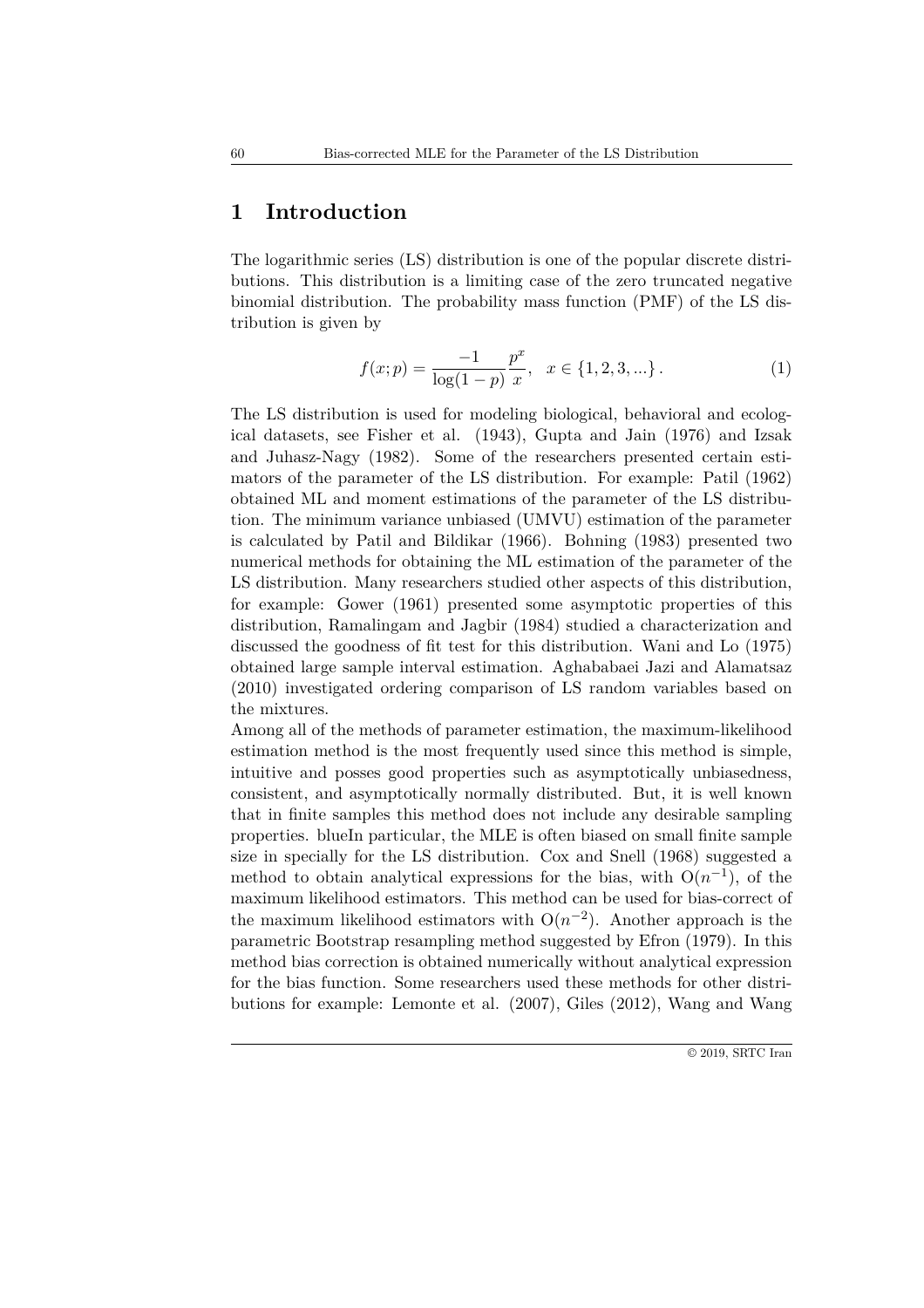(2017), Reath et al. (2018), Mazucheli et al. (2018) to name a few. blue One of the motivations of this article is to obtain better estimators of *p* than MLE in term of bias and standard error. Another motivation is to present some novel characterizations of the LS distribution. In this article, based on the above two approaches, we presented two bias corrected maximum likelihood estimations for the parameter of LS distribution.

This article is organized as follows. Section 2 briefly discusses the maximum likelihood estimation of the parameter of the LS distribution. An analytical bias correction estimator for the parameter of this distribution is obtained in Section 3. Section 4 includes the bias-correction mechanism based on Efron's bootstrap resampling. In Section 5, Monte Carlo simulations are used for comparing the performance between two proposed methods with MLE. An application to a real dataset is presented for illustrative purposes in Section 6. Certain characterizations of the LS distribution are provided in Section 7. Finally, Section 8 concludes the article.

#### **2 Maximum Likelihood Estimation**

Let  $x_1, x_2, ..., x_n$  be observed values of a random sample of size *n* from the LS distribution with parameter *p*. The log-likelihood function is

$$
l(p) = -n \log(-\log(1-p)) + \log(p) \sum_{i=1}^{n} x_i - \sum_{i=1}^{n} \log(x_i).
$$
 (2)

The maximum likelihood estimate of the  $p, \hat{p}$ , can be obtained by solving the nonlinear equation:

$$
\frac{dl(p)}{dp} = \frac{n}{(1-p)\log(1-p)} + \frac{\sum_{i=1}^{n} x_i}{p}.
$$
 (3)

To obtain an interval estimation of the parameter via the maximum likeli- $\frac{d^2}{dx^2}$  log  $f(x; p)$  we need the expected Fisher information,  $nE\left(-\frac{d^2}{dp^2}\log f(x; p)\right)$ ,which is presented as follows:

$$
K(p) = \frac{-n(\log(1-p)+1)}{((1-p)\log(1-p))^2} - \frac{n}{p(1-p)\log(1-p)}.
$$
 (4)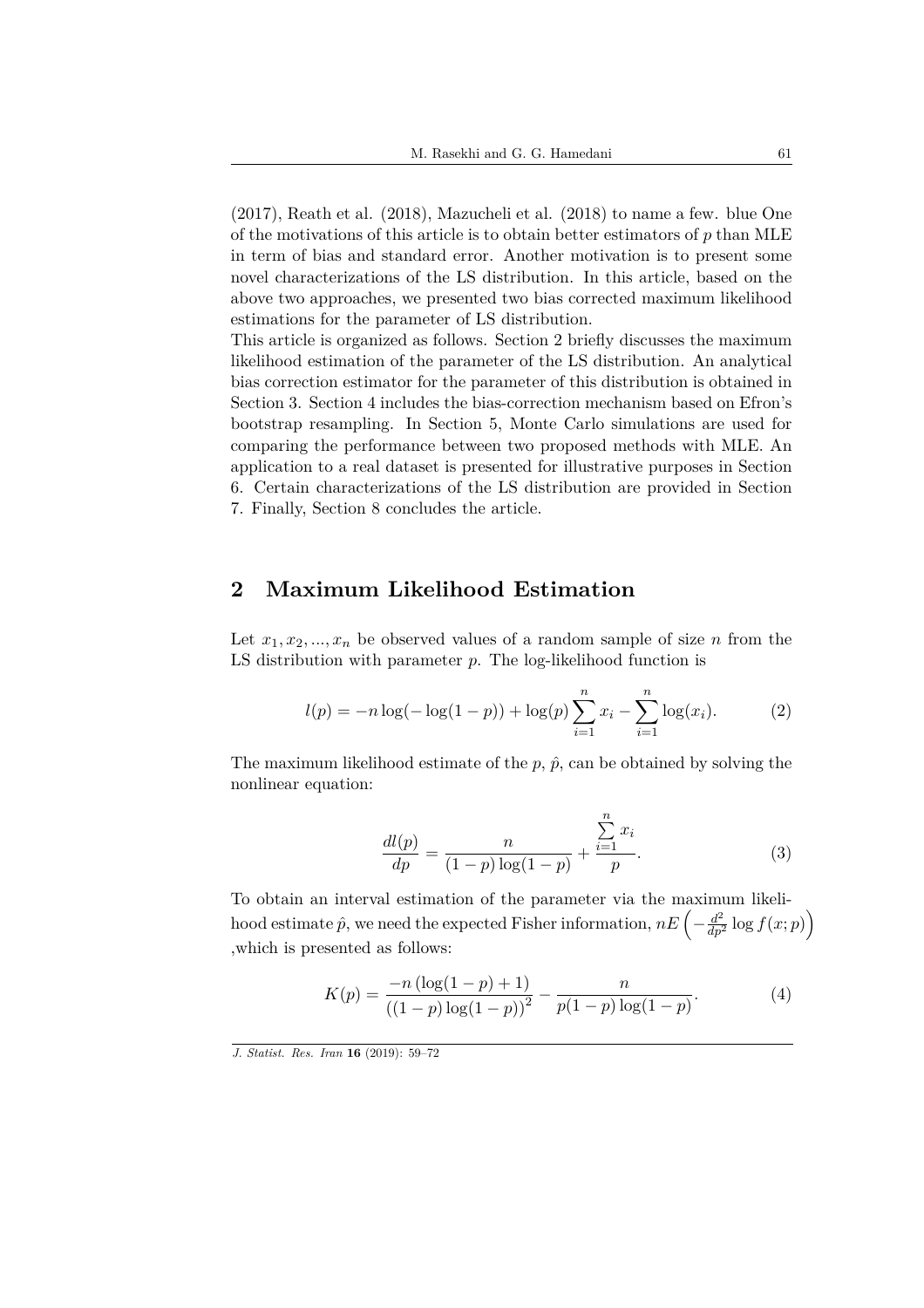The inverse of the expected Fisher information is

$$
K^{-1}(p) = \left(\frac{-n\left(\log(1-p) + 1\right)}{\left(\left(1-p\right)\log(1-p)\right)^2} - \frac{n}{p(1-p)\log(1-p)}\right)^{-1},\tag{5}
$$

and if  $(5)$  is evaluated at  $\hat{p}$ , the estimate of the asymptotic variance of the maximum likelihood estimate is provided. So, the asymptotic  $100 \times (1-\alpha)\%$ confidence interval for *p* is given by

$$
\hat{p} \pm z_{1-\frac{\alpha}{2}} \sqrt{K^{-1}(\hat{p})},
$$

where  $z_{1-\frac{\alpha}{2}}$  is the 100  $\times$  (1 –  $\frac{\alpha}{2}$  $\frac{\alpha}{2}$ % percentile of the standard normal distribution.

## **3 Closed form Bias-corrected Maximum Likelihood Estimation**

Cox and Snell (1968) proposed a method for deriving closed-form expressions for the second order biases of MLE of the parameters. They illustrated that when the sample data are independent, but not necessarily identically distributed, the bias of the s-th element of the MLE of  $\Theta$ ,  $\hat{\Theta}$ ,can be obtained as:

$$
Bias(\hat{\Theta}_s) = \sum_{i=1}^{q} \sum_{j=1}^{q} \sum_{l=1}^{q} \kappa^{si} \kappa^{jl} \left[ 0.5\kappa_{ijl} + \kappa_{ij,l} \right] + O(n^{-2}), \quad s = 1, 2, 3, ..., q,
$$
\n(6)

where  $\kappa^{ij}$  is the  $(i, j)$ th element of the inverse of the information matrix, K. The joint cumulants of the derivatives of *l*(Θ) are

$$
k_{ij} = E\left(\frac{d^2}{d\Theta_i d\Theta_j} l(\Theta)\right), i, j = 1, 2, ..., q,
$$
  
\n
$$
k_{ijl} = E\left(\frac{d^3}{d\Theta_i d\Theta_j d\Theta_l} l(\Theta)\right), i, j, l = 1, 2, ..., q,
$$
  
\n
$$
k_{ij,l} = E\left(\frac{d^2}{d\Theta_i d\Theta_j} l(\Theta) \cdot \frac{d}{d\Theta_l} l(\Theta)\right), i, j, l = 1, 2, ..., q.
$$

Moreover, Cordeiro and Klein (1994) illustrated that equation (6) can be rewritten as: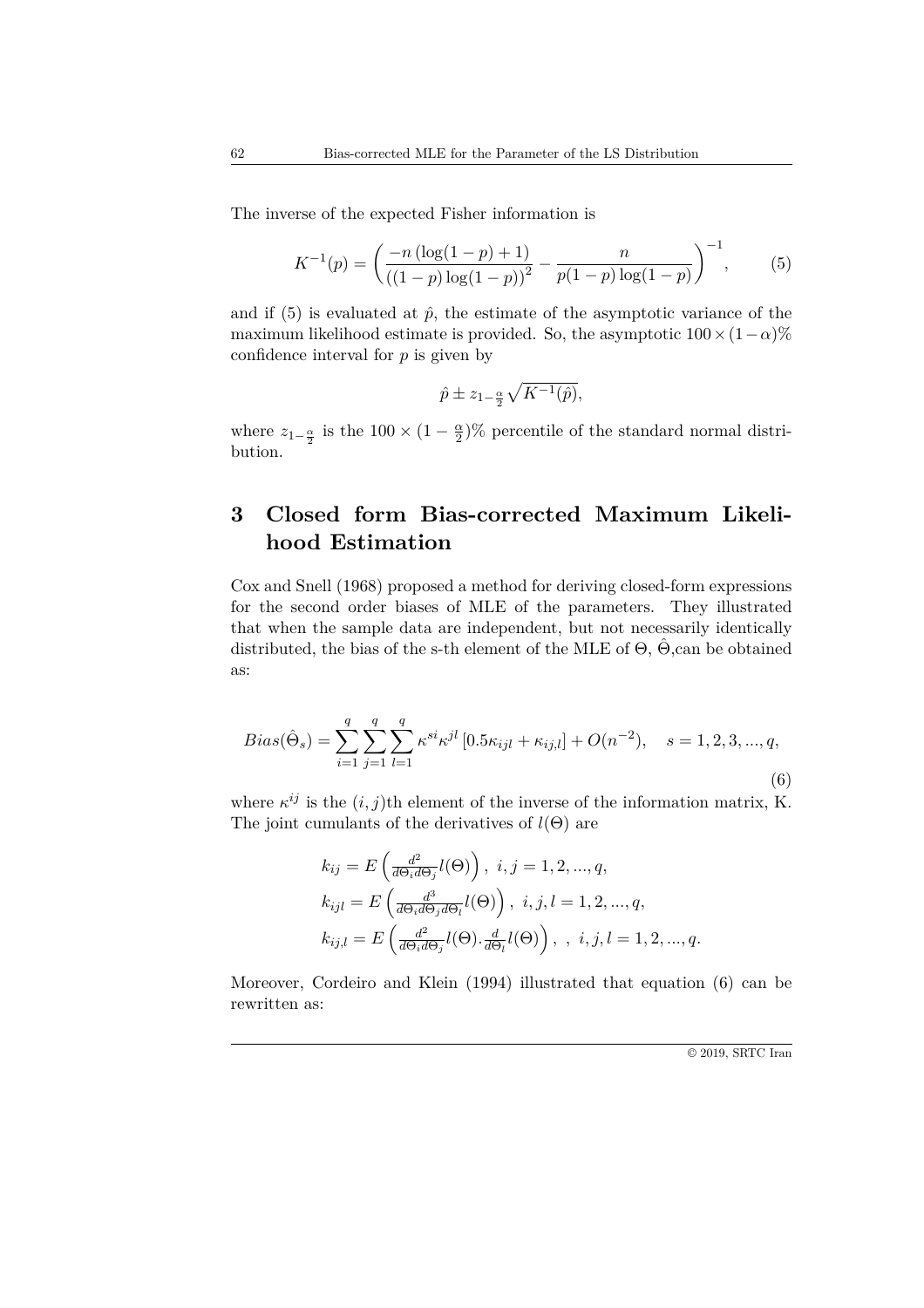$$
Bias(\hat{\Theta}_s) = \sum_{i=1}^{q} \kappa^{si} \sum_{j=1}^{q} \sum_{l=1}^{q} \left[ \kappa_{ij}^{(l)} - \frac{1}{2} \kappa_{ijl} \right] + O(n^{-2}), \qquad s = 1, 2, 3, ..., q, (7)
$$

where  $\kappa_{ij}^{(l)}$  is  $\frac{d\kappa_{ij}}{d\Theta_l}$ . Now by defining  $a_{ij}^{(l)} = \kappa_{ij}^{(l)} - \frac{1}{2}$  $\frac{1}{2}\kappa_{ijl}$   $\forall i, j, l = 1, 2, 3, ..., q,$  $\text{matrix } A^{(l)} = \begin{bmatrix} a_{ij}^{(l)} \end{bmatrix}, \quad \forall i, j, l = 1, 2, 3, ..., q \text{ and blockwise matrix } A =$  $[A^{(1)} | A^{(2)} | \cdots | A^{(q)}]$ , we can obtain the bias of  $\hat{\Theta}$  as

$$
Bias(\hat{\Theta}) = K^{-1}A \, vec(K^{-1}) + O(n^{-2}). \tag{8}
$$

Finally the bias corrected of  $\hat{\Theta}$  is

$$
\hat{\Theta}_{BC} = \hat{\Theta} - \hat{K}^{-1} \hat{A} \, vec(\hat{K}^{-1}),
$$

where  $\hat{K}$  and  $\hat{A}$  are the values of K and A by MLEs and vec (.) denotes the "vectorization" operator.

Since the logarithmic series is considered in this article, we have  $q = 1$  with  $\Theta = (p)$ . The cumulants of the derivatives of the log-likelihood function of LS distribution are provided below. The details on the mathematical derivations are presented in the "Appendix". The joint cumulants are

$$
\kappa_{11} = \frac{n(\log(1-p)+1)}{((1-p)\log(1-p))^2} + \frac{n}{p(1-p)\log(1-p)},
$$
\n
$$
\kappa_{111} = \frac{-n(1-p)(\log(1-p))^2 + 2n(1-p)\log(1-p)(\log(1-p)+1)^2}{((1-p)\log(1-p))^4} - \frac{2n}{p^2(1-p)\log(1-p)}.
$$
\n(9)

The derivatives of the joint cumulants is

$$
\kappa_{11}^{(1)} = \frac{-n(1-p)(\log(1-p))^2 + 2n(1-p)\log(1-p)(\log(1-p)+1)^2}{((1-p)\log(1-p))^4} + \frac{n(p+2p\log(1-p)-\log(1-p))}{(p(1-p)\log(1-p))^2}.
$$
\n(10)

Using  $(9)$  and  $(10)$ , we have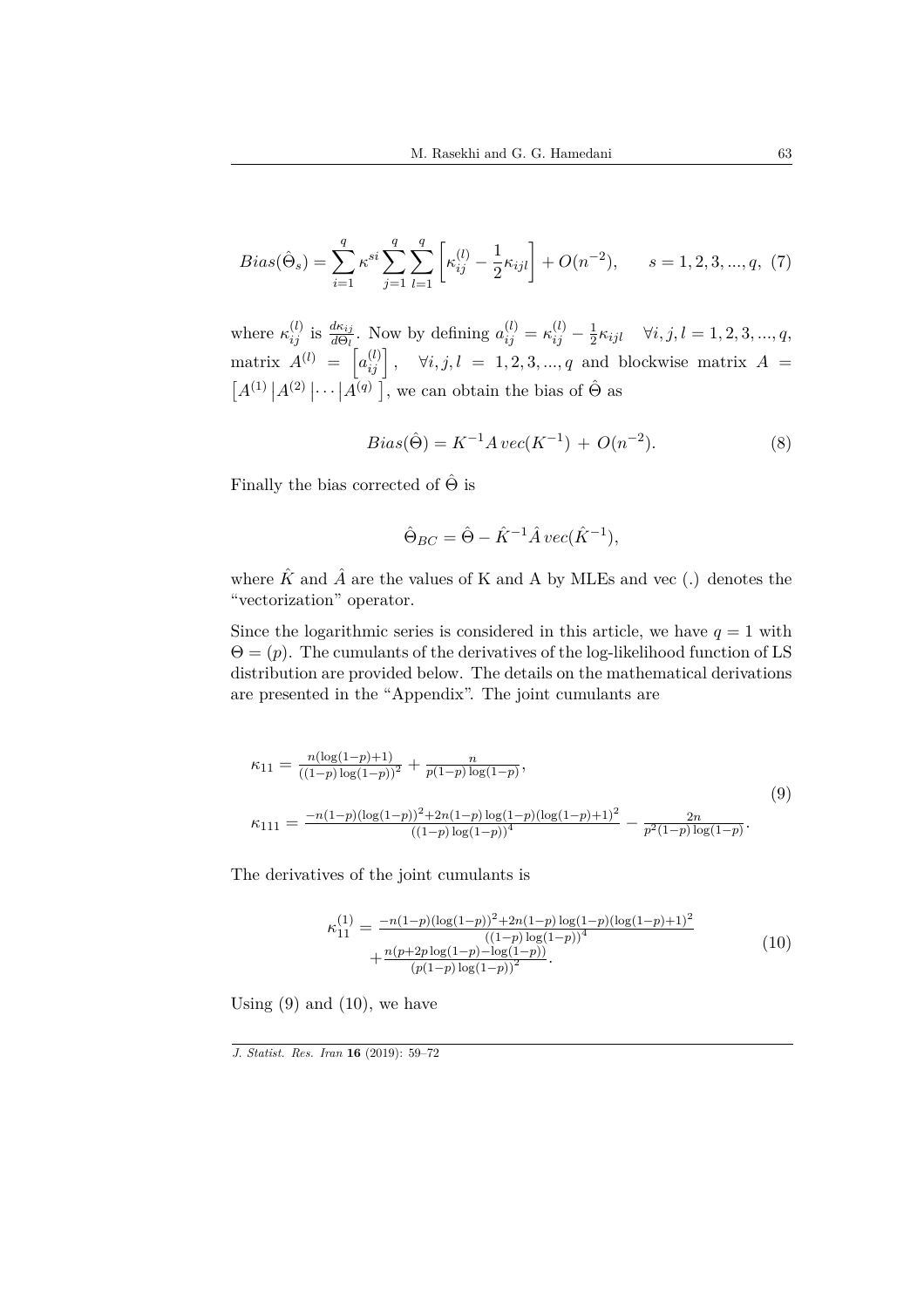$$
A = a_{11}^{(1)} = \kappa_{11}^{(1)} - \frac{1}{2}\kappa_{111}
$$
  
= 
$$
\frac{-n(1-p)(\log(1-p))^2 + 2n(1-p)\log(1-p)(\log(1-p)+1)^2}{((1-p)\log(1-p))^4}
$$
  
+ 
$$
\frac{n(p+2p\log(1-p)-\log(1-p))}{(p(1-p)\log(1-p))^2}
$$
  
- 
$$
\frac{-\frac{n}{2}(1-p)(\log(1-p))^2 + n(1-p)\log(1-p)(\log(1-p)+1)^2}{((1-p)\log(1-p))^4}
$$
  
+ 
$$
\frac{n}{p^2(1-p)\log(1-p)}
$$
. (11)

Thus, from (5) and (11), the bias of the MLE of the LS distribution is given by

$$
Bias(p) = K^{-1}(p)A \, vec(K^{-1}(p)) + O(n^{-2}) = \frac{A}{K^2(p)} + O(n^{-2}).
$$

Then, the bias-corrected MLE can be obtained as

$$
\hat{p}_{BC} = \hat{p} - \frac{\hat{A}}{\hat{K}^2(p)},\tag{12}
$$

where  $\hat{A}$  and  $\hat{K}(p)$  are  $A$  and  $K(p)$  with  $p$  replaced by  $\hat{p}$ .

## **4 Bootstrap form Bias-corrected Maximum Likelihood Estimation**

In this section, the bootstrap resampling method (Efron, 1979) is used to reduce the bias of the MLEs. First, by generating pseudo-samples from the original sample, the biases of the MLEs are estimated. Then, the new biascorrected MLE is obtained by subtraction of the estimated biases from the original MLEs.

Suppose  $x = (x_1, x_2, ..., x_n)$  is a sample from the random variable X with the distribution function *F*. Suppose  $\eta = t(F)$  is a function of *F* similar to a parameter and  $\hat{\eta} = s(x)$  is an estimator of  $\eta$ . Based on the Efron's bootstrap method, we select a large number of pseudo-samples  $x^* = (x_1^*, x_2^*, ..., x_n^*)$ from *x* and campute the corresponding bootstrap replicates of  $\hat{\eta}$ , say  $\hat{\eta}^*$  =  $s(x^*)$ . Then, an estimate of the distribution function of  $\hat{\eta}$  is the empirical distribution of  $\hat{\eta}$ . If *F* is a known parametric distribution,  $F_{\eta}$ , then an estimate of *F* is obtained by using consistent estimator for  $F_{\hat{\eta}}$ . The bias of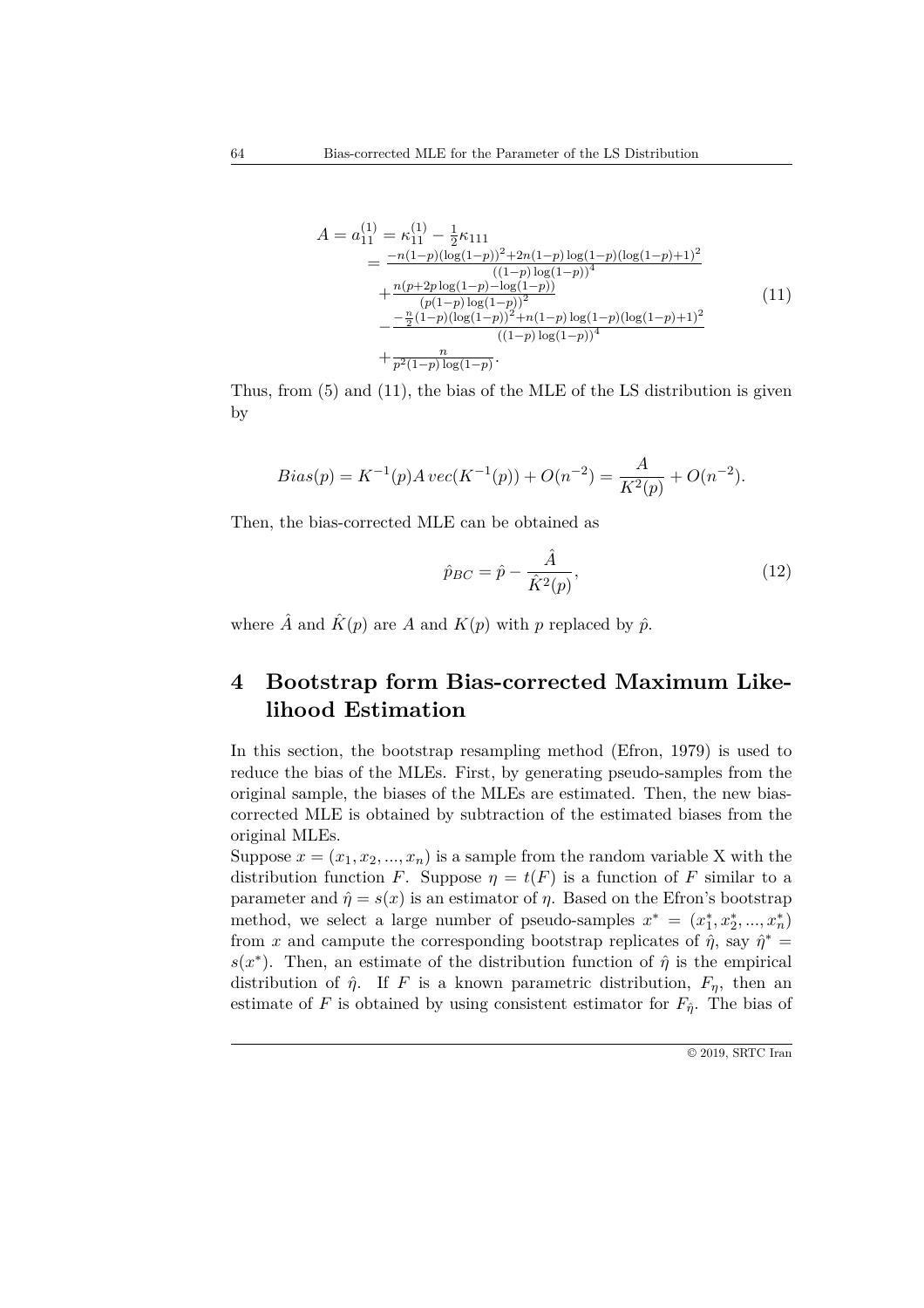$\hat{\eta} = s(x)$  is

$$
B_F(\hat{\eta}, \eta) = E_F(s(X)) - \hat{\eta}(F),
$$

where the index *F* shows that the expectation is performed with respect to the distribution F. The bootstrap bias estimate is calculated by replacing *F*, based on the original sample was obtained, by  $F_{\hat{\eta}}$ . Hence, the bias can be obtained as

$$
B_{F_{\hat{\eta}}}(\hat{\eta}, \eta) = E_{F_{\hat{\eta}}}(\hat{\eta}) - \hat{\eta}.\tag{13}
$$

Upon generating N independent bootstrap samples from the original sample x, the bootstap estimates are  $(\hat{\eta}^{*(1)}, \hat{\eta}^{*(2)}, ..., \hat{\eta}^{*(N)})$ . When N tends to larger value, the expected value  $E_{F_{\hat{\eta}}}(\hat{\eta})$  is approximated by

$$
\hat{\eta}^{*(.)} = \frac{1}{N} \sum_{i=1}^{N} \hat{\eta}^{*(i)}.
$$

Thus, the bootstrap estimate of (13) is

$$
B_{F_{\hat{\eta}}}(\hat{\eta}, \eta) = \hat{\eta}^{* (.)} - \hat{\eta},
$$

and finally the second-order bias-corrected MLEs of the LS distribution is obtained as

$$
\hat{\eta}_{BBC} = 2\hat{\eta} - \hat{\eta}^{*(.)}.
$$
\n(14)

It is worth to mention that the estimator  $\hat{\eta}_{BBC}$  should be named the constant bias-corrected MLE since the function is approximated by a constant (MacKinnon and Smith, 1998). So, in this article, we let  $\hat{\eta} = \hat{p}$  and  $\hat{\eta}_{BBC} = \hat{p}_{BBC}$ .

#### **5 Simulation Study**

In this section, Monte Carlo simulations are used to compare the behavior of the MLE of *p* and its proposed bias corrections based on the finitesample. The data were simulated via the rlogarithmic function in the "actuar" R package created by Goulet (2018). Random samples are generated with the sample size  $n = 10, 20, 30$  and real values of the parameter are *p* = 0*.*05*,* 0*.*4*,* 0*.*5*,* 0*.*6*,* 0*.*7*,* 0*.*8*,* 0*.*95. For each combination of (*n, p*), the Monte Carlo replications in our simulations is  $M = 3000$ . Also the bootstrap replications are assumed  $B=4000$ . Since the MLE of  $p$  has bias with both positive and negative sign, the comparison is performed via mean of

*J. Statist. Res. Iran* **16** (2019): 59–72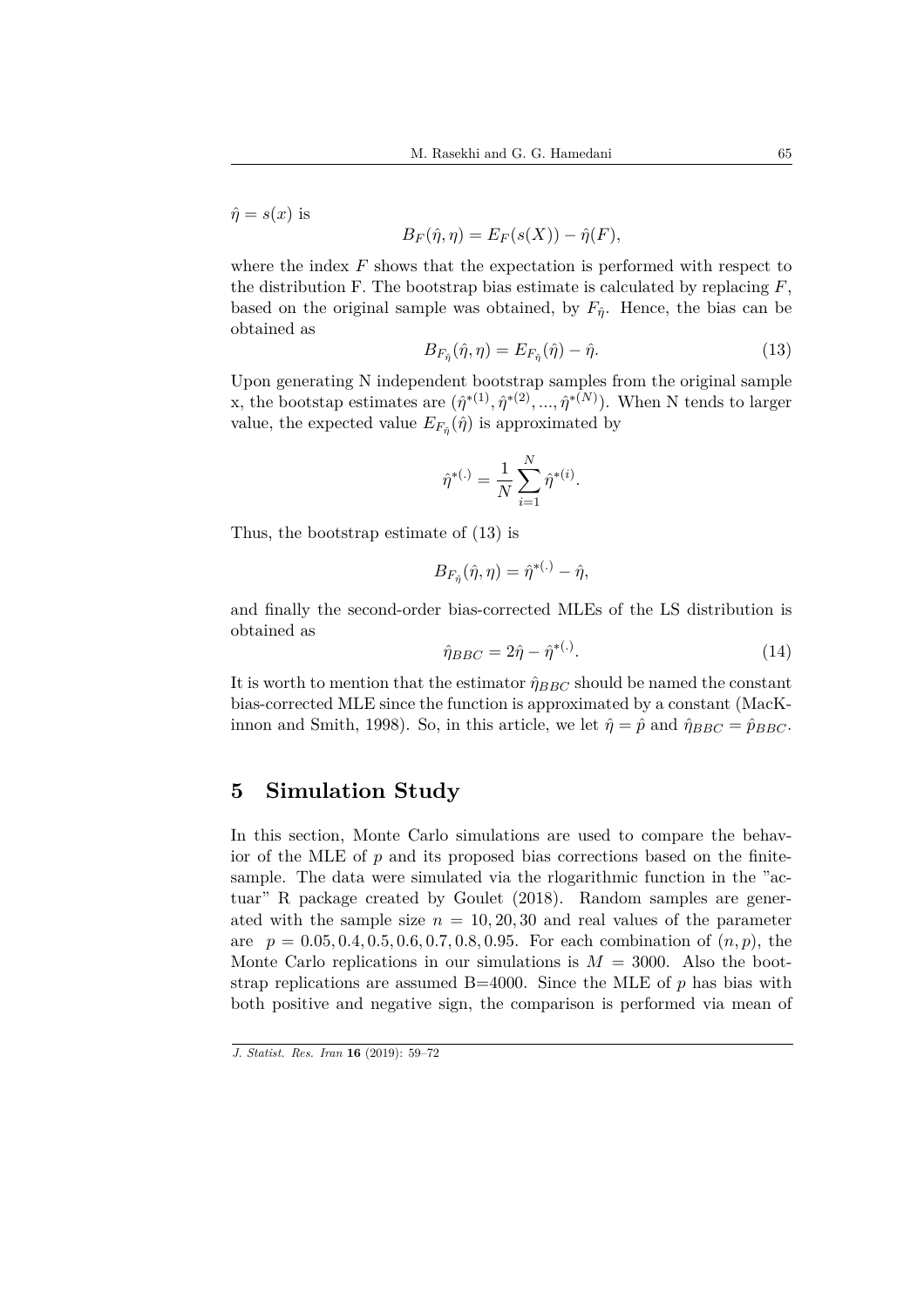the absolute empirical biases and root mean squared error criteria, i.e.

$$
Bias(\hat{p}_i^{est}) = \frac{1}{M} \sum_{i=1}^{M} |\hat{p}_i^{est} - p| \text{ and } RMSE(\hat{p}_i^{est}) = \sqrt{\frac{1}{M} \sum_{i=1}^{M} (\hat{p}_i^{est} - p)^2},
$$

where  $\hat{p}^{est}$  is an estimator of  $p$ . The MLE of  $p$  is calculated by "optim" function in R statistical program. The results are presented in Table 1. From Table 1, the performance of *BC−MLE* is better than that of MLE and *BBC* − *MLE* based on mean absolute bias and root mean squared error for sample with small size. In most of the cases, the biases of all the estimators of *p* decrease when sample size increases except for the value of *p* near zero and one.

#### **6 Illustrative Example**

In this section, a real dataset is considered and the proposed methods in the previous sections are illustrated. Best et al. (2008) presented three methods of goodness of fit test for logarithmic series distribution. They used a dataset on insect catches from the Sierra Tarahuma, Mexico, reported by Al-drete (2002) and illustrated that the LS distribution is a good fit for this dataset (Table 2). Table 3 shows the point estimates of *p* with standard errors of MLE, BC-MLE and BBC-MLE. The standard errors of BC-MLE and BBC-MLE are obtained by parametric bootstrap method with 2000 replications and the same sample size (For example, this method is applied in section 5 of Rasekhi et al. (2017)). It is observed that BC-MLE provides the lowest standard errors for the parameter *p*. It is worth to mention that, the BC-MLE and BBC-MLE of *p* are bigger than the MLE. Thus the MLE underestimate the parameter *p* of the LS distribution.

#### **7 Characterizations Results**

The problem of characterizing a distribution is an important problem in applied sciences, where an investigator is vitally interested to know if their model follows the right distribution. To this end, the investigator relies on conditions under which their model would follow specifically the chosen distribution. In this section, we present two characterizations of the LS distribution based on: (*i*) conditional expectation of certain function of the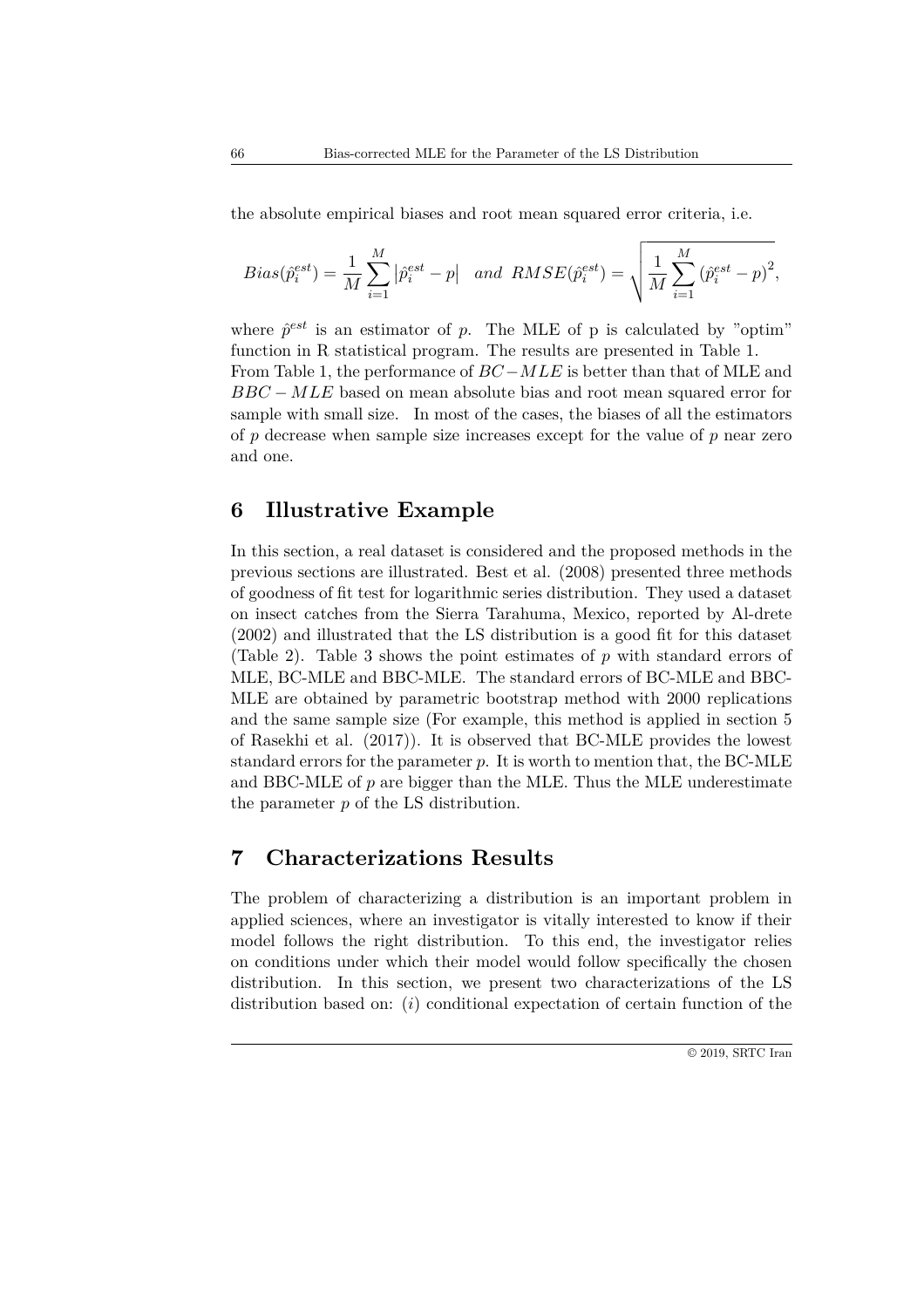|                  |                  |                | Estimators of $p$ |                |
|------------------|------------------|----------------|-------------------|----------------|
| $\boldsymbol{p}$ | $\boldsymbol{n}$ | <b>MLE</b>     | <b>BC-MLE</b>     | <b>BBC-MLE</b> |
| 0.05             | 10               | 0.2913(0.3788) | 0.2586(0.3453)    | 0.2689(0.3664) |
|                  | 20               | 0.2667(0.3446) | 0.2503(0.3284)    | 0.2542(0.3399) |
|                  | 30               | 0.3475(0.4189) | 0.3348(0.4063)    | 0.3412(0.4165) |
| 0.4              | 10               | 0.2325(0.2495) | 0.2164(0.2337)    | 0.2155(0.2546) |
|                  | $20\,$           | 0.2062(0.2298) | 0.2017(0.2236)    | 0.2112(0.2400) |
|                  | $30\,$           | 0.2155(0.2339) | 0.2152(0.2297)    | 0.2221(0.2423) |
| 0.5              | 10               | 0.2391(0.2665) | 0.2317(0.2612)    | 0.2541(0.2145) |
|                  | 20               | 0.2145(0.2404) | 0.2072(0.2350)    | 0.2222(0.2124) |
|                  | 30               | 0.1894(0.2145) | 0.1865(0.2516)    | 0.1939(0.2214) |
| 0.6              | 10               | 0.3682(0.3972) | 0.3481(0.3787)    | 0.3701(0.4008) |
|                  | 20               | 0.3005(0.3426) | 0.2918(0.3342)    | 0.3016(0.3468) |
|                  | 30               | 0.2920(0.3358) | 0.2859(0.3300)    | 0.2926(0.3392) |
| 0.7              | 10               | 0.3972(0.4438) | 0.3778(0.4239)    | 0.3969(0.4429) |
|                  | 20               | 0.4546(0.4963) | 0.4433(0.4867)    | 0.4588(0.5043) |
|                  | 30               | 0.3085(0.3602) | 0.2981(0.3516)    | 0.3032(0.3593) |
| 0.8              | 10               | 0.5268(0.5662) | 0.5026(0.5447)    | 0.5242(0.5672) |
|                  | 20               | 0.4782(0.5268) | 0.4628(0.5146)    | 0.4753(0.5298) |
|                  | 30               | 0.2724(0.3500) | 0.2695(0.3456)    | 0.2728(0.3516) |
| 0.95             | 10               | 0.5621(0.6308) | 0.5326(0.6055)    | 0.5529(0.6263) |
|                  | 20               | 0.4976(0.5909) | 0.4842(0.5788)    | 0.4932(0.5902) |
|                  | 30               | 0.6109(0.6619) | 0.6003(0.6530)    | 0.6077(0.6620) |

**Table 1.** Estimated mean absolute bias (root mean-squared error) for estimators of *p*

|  |  |  |  | <b>Table 2.</b> Insect dataset. |
|--|--|--|--|---------------------------------|
|--|--|--|--|---------------------------------|

| Times caught 1 2 3 4 5 6 8 10 11 12 13 16 25 69 95 |  |  |  |  |  |  |  |  |
|----------------------------------------------------|--|--|--|--|--|--|--|--|
| Frequency 10 3 4 2 2 2 1 1 1 1 1 1 2 1 1           |  |  |  |  |  |  |  |  |

|  | Table 3. MLE and bias-corrected MLEs (standard error). |  |  |
|--|--------------------------------------------------------|--|--|
|  |                                                        |  |  |

| Estimators | Estimate of $p(SE)$ |
|------------|---------------------|
| MLE.       | 0.9743(0.0098)      |
| BC-MLE     | 0.9777(0.0088)      |
| BBC-MLE    | 0.9795(0.0096)      |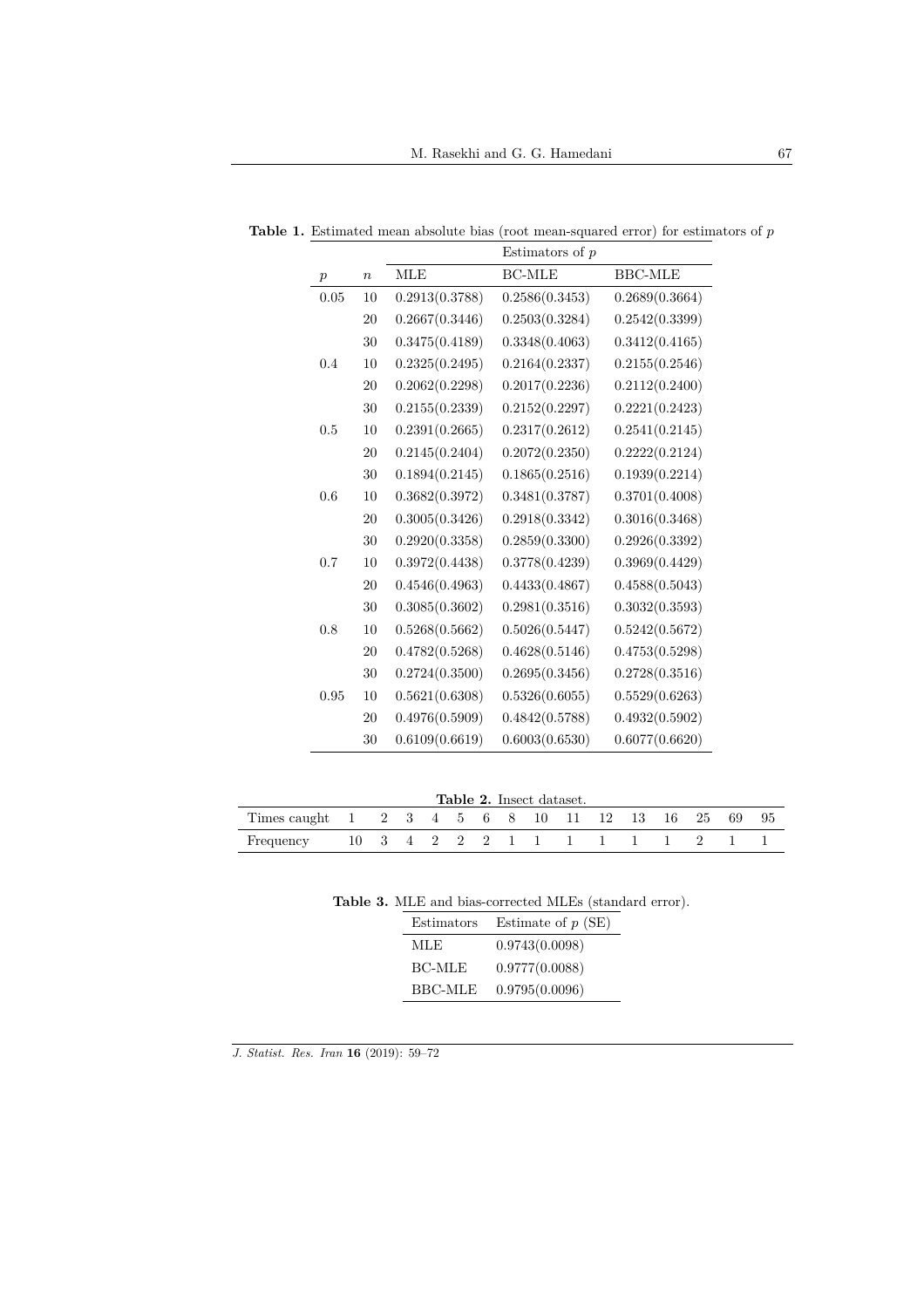random variable ; (*ii*) the hazard rate function.

The cumulative distribution function (CDF),  $F(x; p)$ , corresponding PMF,  $f(x; p)$  and hazard rate function,  $h_F(x; p)$  can be expressed, respectively, as

$$
F(x; p) = 1 - CB (p; x + 1, 0), \quad x = 1, ..., \tag{15}
$$

$$
f(x; p) = C \{ B (p; x, 0) - B (p; x + 1, 0) \}, \quad x = 1, ..., \tag{16}
$$

$$
h_F(x) = \frac{B(p; x, 0)}{B(p; x + 1, 0)} - 1, \quad x = 1, ..., \tag{17}
$$

where  $p \in (0, 1)$  is a parameter,  $C = -\frac{1}{\log(1)}$ log(1*−p*) and  $B(\xi, a, b) = \int_0^{\xi} u^{a-1}(1-u)^{b-1} du$ . We present our characterizations (*i*) and (*ii*) via two subsections 7.1 and 7.2.

#### **7.1 Characterizations of LS in terms of the conditional expectation of certain function of the random variable**

**Proposition 1.** Let  $X : \Omega \to \mathbb{N}$  be a random variable. The PMF of *X* is (16) if and only if

$$
E\left\{ \left[ B\left( p;X,0\right) +B\left( p;X+1,0\right) \right] \mid X>k\right\} =B\left( p;k+1,0\right). \tag{18}
$$

**Proof.** If *X* has PMF (16), then the left-hand side of (18) will be

$$
(1 - F(k; p))^{-1} \sum_{x=k+1}^{\infty} C \left\{ [B (p; x, 0)]^2 - [B (p; x + 1, 0)] \right\}
$$
  
= 
$$
\frac{C}{CB (p; k + 1, 0)} \left\{ [B (p; k + 1, 0)]^2 - 0 \right\} = B (p; k + 1, 0).
$$

Conversely, if (18) holds, then

$$
\sum_{x=k+1}^{\infty} \{ [B(p; x, 0) + B(p; x+1, 0)] f(x; p) \}
$$
  
=  $(1 - F(k; p))B(p; k+1, 0)$   
=  $[(1 - F(k+1; p)) + f(k+1)] B(p; k+1, 0).$  (19)

© 2019, SRTC Iran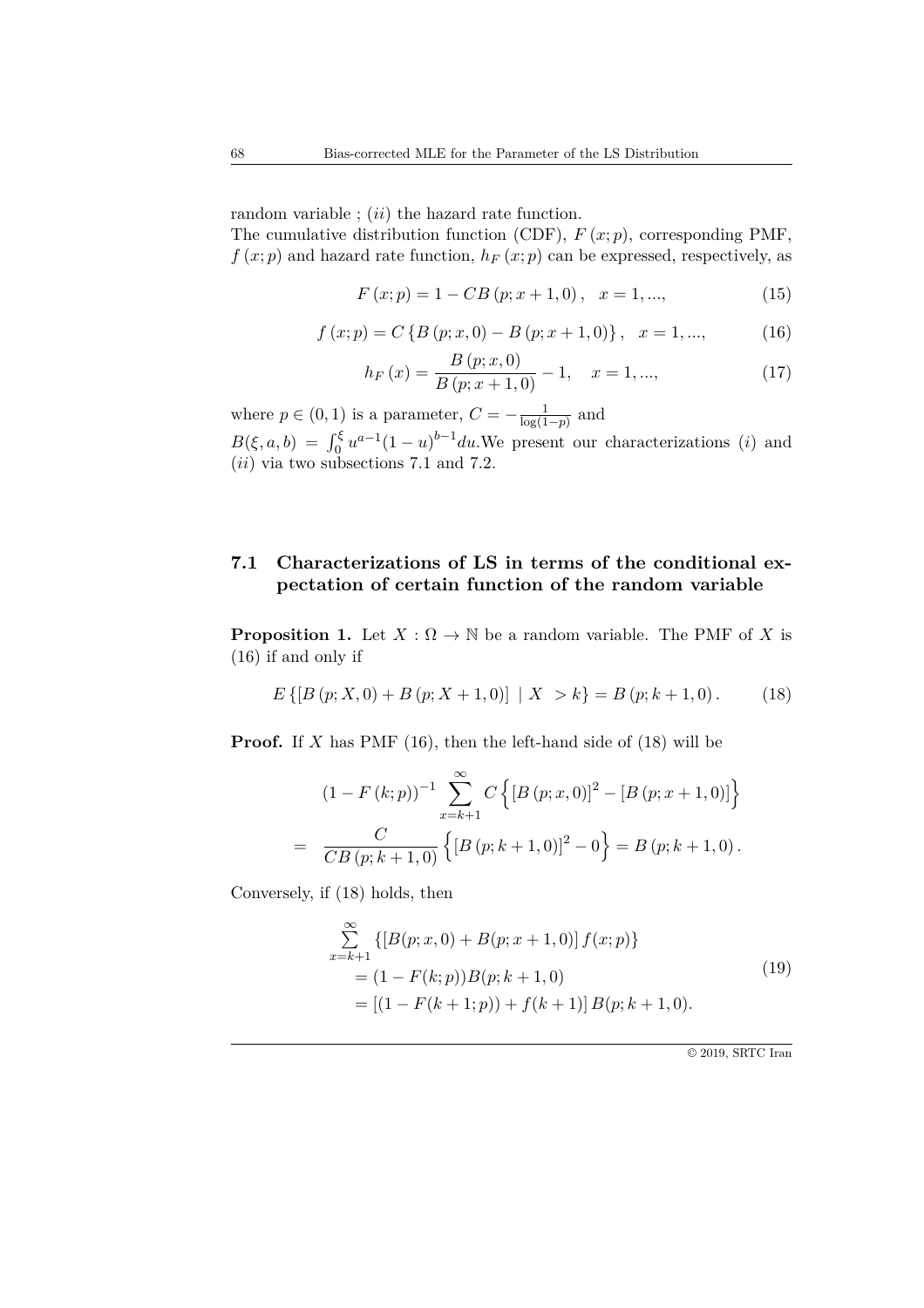From (18), we also have

$$
\sum_{x=k+2}^{\infty} \{ [B(p; x, 0) + B(p; x+1, 0)] f(x; p) \}
$$
  
=  $(1 - F(k+1; p)) B(p; k+2, 0).$  (20)

Now, subtracting (20) from (19), we arrive at

$$
(1 - F(k + 1; p)) [B (p; k + 1, 0) - B (p; k + 2, 0)] = f (k + 1) B (p; k + 2, 0).
$$

From the last equality, we have

$$
h_F(k+1) = \frac{f(k+1)}{1 - F(k+1)} = \frac{B(p;k+1,0)}{B(p;k+2,0)} - 1,
$$

which, in view of (17), implies that *X* has PMF (16).

$$
\Box
$$

#### **7.2 Characterization of LS based on hazard function**

**Proposition 2.** Let  $X : \Omega \to \mathbb{N}$  be a random variable. The PMF of *X* is (16) if and only if its hazard rate function satisfies the difference equation

$$
h_F(k+1) - h_F(k) = \frac{B(p;k+1,0)}{B(p;k+2,0)} - \frac{B(p;k,0)}{B(p;k+1,0)}, \quad k \in \mathbb{N}, \qquad (21)
$$

with the initial condition  $h_F(1) = \frac{B(p,1,0)}{B(p,2,0)} - 1$ .

**Proof.** If *X* has PMF (16), then clearly (21) holds. Now, if (21) holds, then for every  $x \in \mathbb{N}$ , we have

$$
\sum_{k=1}^{x-1} \left\{ h_F(k+1) - h_F(k) \right\}
$$
  
= 
$$
\sum_{k=1}^{x-1} \left\{ \frac{B(p;k+1,0)}{B(p;k+2,0)} - \frac{B(p;k,0)}{B(p;k+1,0)} \right\},
$$

or

$$
h_{F}(x) - h_{F}(1) = \frac{B(p; x, 0)}{B(p; x + 1, 0)} - \frac{B(p; 1, 0)}{B(p; 2, 0)}.
$$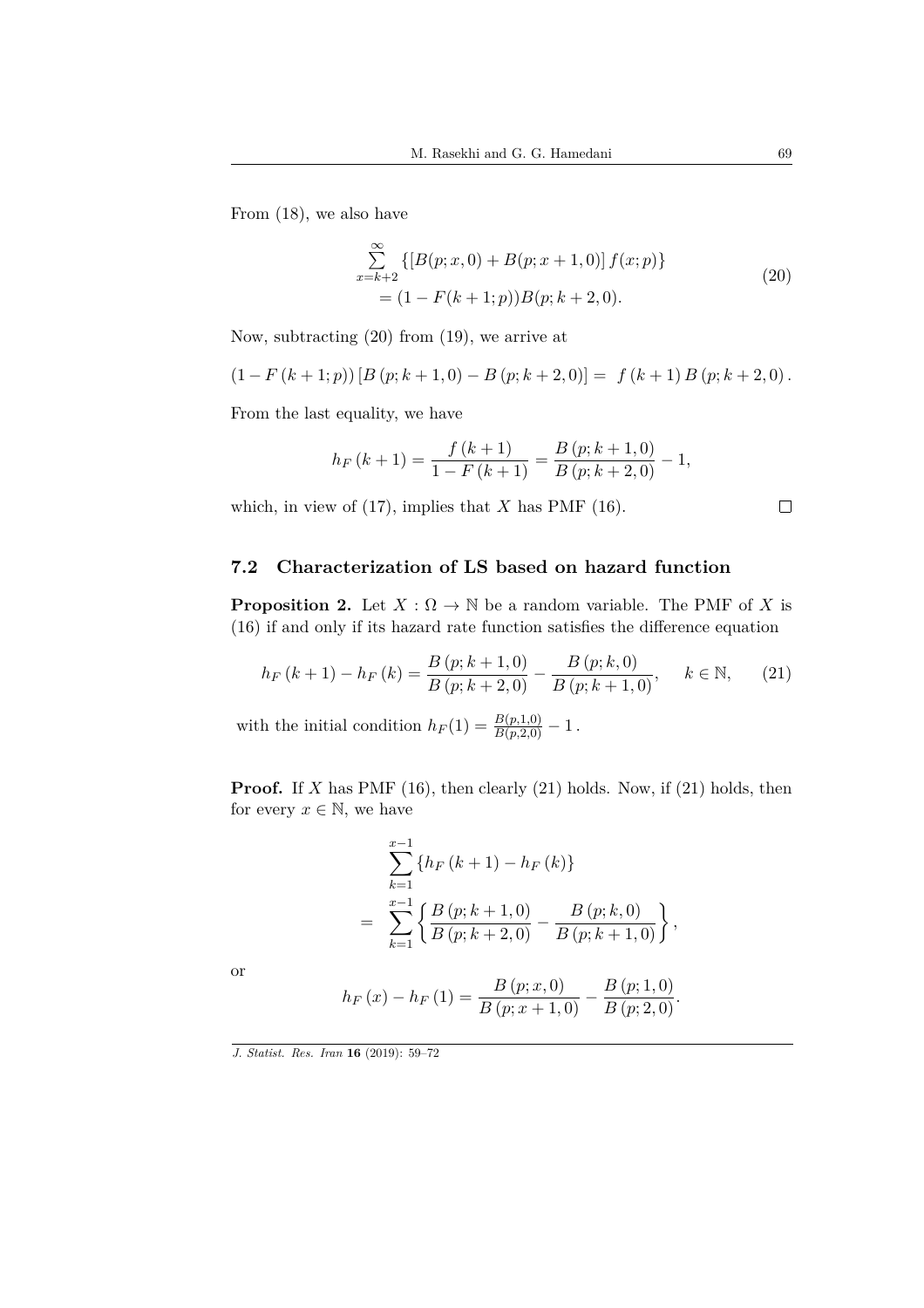In view of the fact that  $h_F(1) = \frac{B(p;1,0)}{B(p;2,0)} - 1$ , from the last equation we have

$$
h_F(x) = \frac{B(p; x, 0)}{B(p; x + 1, 0)} - 1,
$$

which, in view of  $(17)$ , implies that *X* has PMF  $(16)$ .

#### **8 Conclusions**

The second-order bias-corrected MLE of the logarithmic series distribution based on Cox and Snell (1968) corrective approach is presented and this estimator is called BC-MLE. This estimator has explicit expressions (assuming MLE is known) and also reduces the bias and the root mean square error (RMSE) of the parameter of the LS distribution. For a comparison study, Efron's bootstrap resampling method is used to obtain another biascorrected MLE called BBC-MLE. The results of simulation studies and real data application strongly suggest that the BC-MLE is the best choice when the sample size is small. Also, certain characterizations of the LS distribution based on conditional expectation of certain function of the random variable and hazard function are presented.

#### **References**

Aghababaei Jazi, M. and Alamatsaz, M.H. (2010). Ordering Comparison of Logarithmic Series Random Variables with Their Mixtures. *Communications in Statistics-Theory and Methods*, **39**, 3252-3263.

Aldrete, A.N.G. (2002). Psocoptera (Insecta) from the Sierra Tarahumara, Chihuahua, Mexico. *Anales del Instituto de Biologia, Universidad Nacional Autonoma d e Mexico, Serie Zoologia*, **73**, 145-156.

Best, D.J., Rayner, J.C. and Thas, O. (2008). Tests o f Fit for the Logarithmic Distribution*Journal of Applied Mathematics and Decision Sciences*, DOI:10.1155/2008/463781.

Bohning, D. (1983). Maximum Likelihood Estimation of the Logarithmic Series Distribution. *Statistische Hefte*, **24**, 121-140.

Cordeiro, G.M. and Klein, R. (1994). Bias Correction in ARMA Models. *Statistics and Probability Letters*, **19**, 169-176.

Cox, D.R., Snell, E.J. (1968). A General Definition of Residuals. *J. Royal Stat. Soc. Ser. B*, **30**, 248-275.

 $\Box$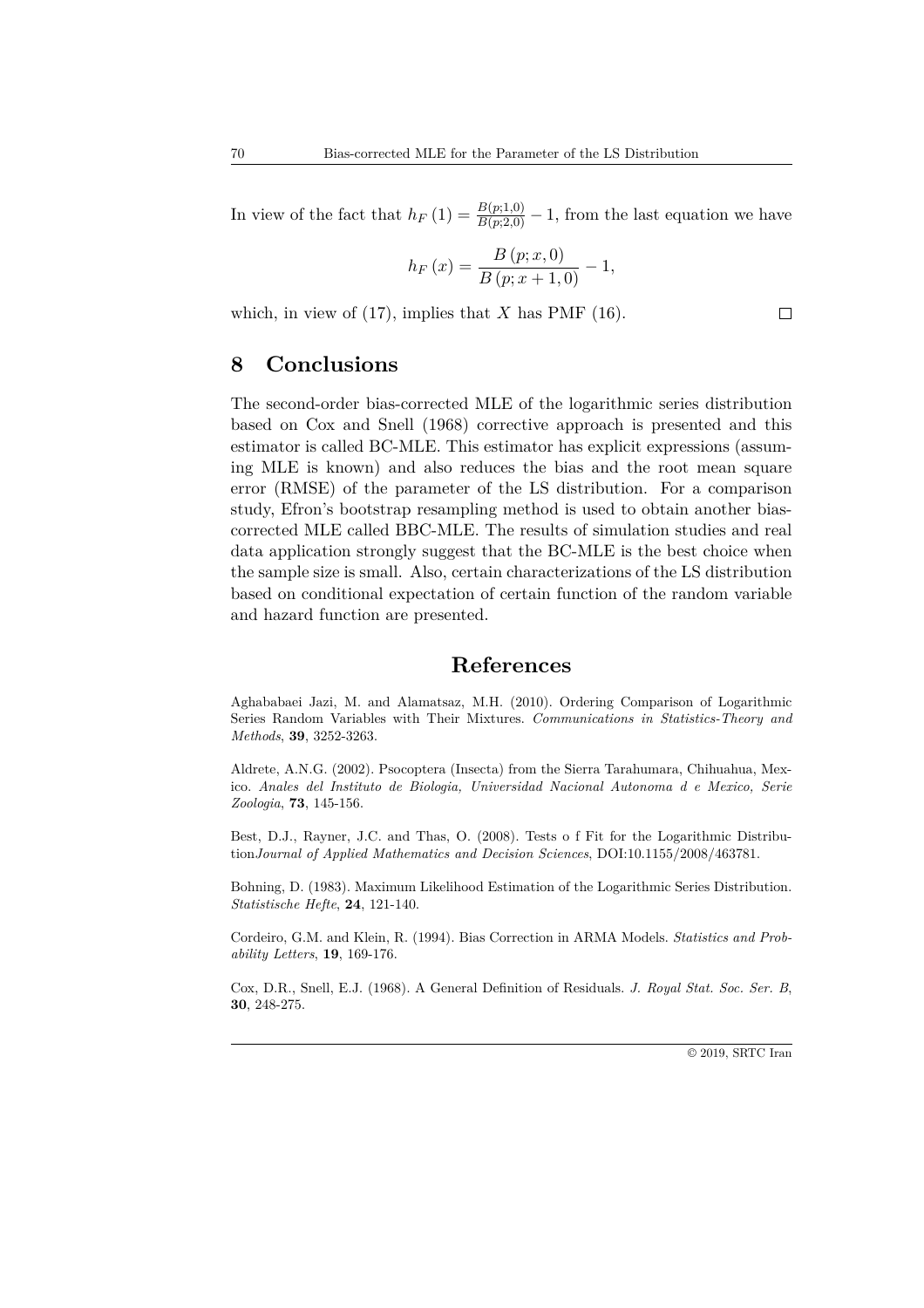Efron, B. (1979). Bootstrap Methods: Another Look at the Jackknife. *Annals of Statistics*, **7**, 1-26.

Fisher, R.A., Corbert, A.S. and Williams, C.B. (1943). The Relation between the Number of Species and the Number of Individuals in a Random Sample of an Animal Population.*Journal of Animal Ecology*, **12**, 42-58.

Giles, D.E. (2012). Bias Reduction for the Maximum Likelihood Estimators of the Parameters in the Half-Logistic Distribution. *Communications in Statistics-Theory and Methods*, **41**, 212- 222.

Goulet, V. (2018). Actuar: Actuarial Functions and Heavy Tailed Distributions. R Package Version 3.3.0. https://cran.r-project.org/web/packages/actuar/index.html.

Gower, J.C. (1961). A Note on Some Asymptotic Properties of the Logarithmic Series Distribution. *Biometrika*, **48**, 212-215.

Gupta, R.P. and Jain, G.C. (1976). A Generalized Bivariate Logarithmic Series Distribution. *Biometrical Journal*, **18**, 169-173.

Izsak, J. and Juhasz-Nagy, P. (1982). Studies of Lognormality on Mortality Statistics. *Biometrical Journal*, **24**, 731-741.

Lemonte, A.J. , Cribari-Neto, F., Vasconcellos, K.L.P. (2007). Improved Statistical Inference for the Two-parameter Birnbaum-Saunders Distribution. *Computational Statistics and Data Analysis*, **51**, 4656-4681.

MacKinnon, J. and Smith, A. (1998). Approximate Bias Correction in Econometrics. *Journal of Econometrics*, **85**, 205-230.

Mazucheli, J., Menezes, A.F.B. and Dey, S. (2018). Bias-corrected Maximum Likelihood Estimators of the Parameters of the Inverse Weibull Distribution. *Communications in Statistics-Simulation and Computation*, DOI: 10.1080/03610918.2018.1433838.

Patil, G.P. (1962). Some Methods of Estimation for the Logarithmic Series Distribution. *Biometrics*, **18**, 68-75.

Patil, G.P. and Bilidikar, S. (1966). On Minimum Variance Unbiased Estimation for the Logarithmic Series Distribution. *Sankhya: The Indian Journal of Statistics*, **28**, 239-250.

Ramalingam, S. and Jagbir, S. (1984). A Characterization of the Logarithmic Series Distribution and Its Application. *Communications in Statistics - Theory and Methods*, **13**, 865-875.

Rasekhi, M., Hamedani, G.G. and Chinipardaz, R. (2017). A Flexible Extension of Skew Generalized Normal Distribution. *METRON*, **75**, 87-107.

Reath, J., Dong, J. and Wang, M. (2018). Improved Parameter Estimation of the Log-logistic Distribution with Applications. *Computational Statistics*, **33**, 339-356.

*J. Statist. Res. Iran* **16** (2019): 59–72